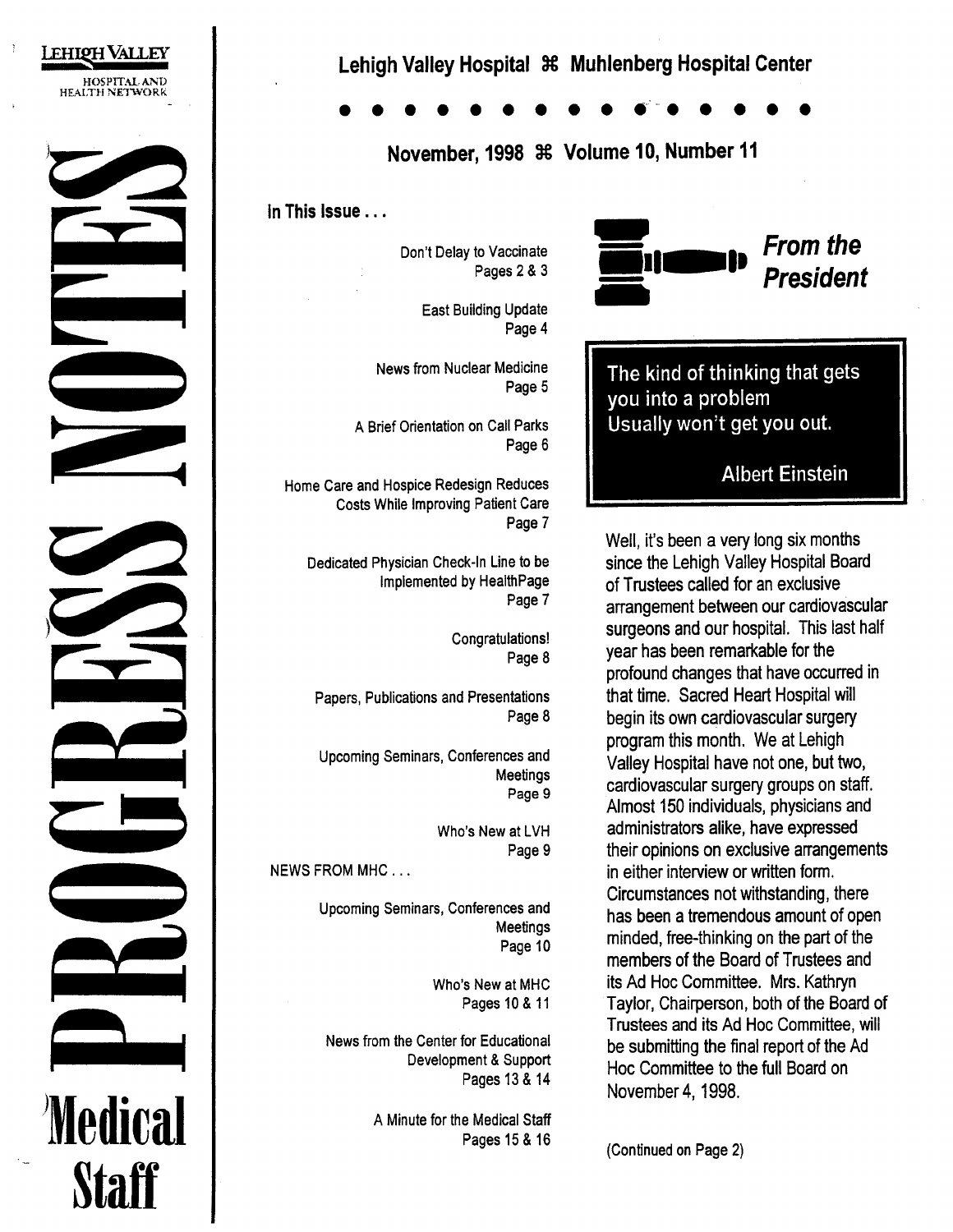١

Ì

(Continued from Page 1)

The Lehigh Valley Hospital/Muhlenberg Hospital Center Merged Bylaws Committee has completed its charge and compiled a set of preliminary Bylaws which, if they are independently approved by members of the Lehigh Valley Hospital and Muhlenberg Hospital Center medical staffs, will consolidate and govern our two staffs. In order to adequately involve all physicians, informational sessions to review and discuss these Bylaws will be held Wednesday, November 18, at 6:30 p.m., in the Muhlenberg Hospital Center cafeteria, and Monday, November 23, at 6 p.m., in Classroom 1 at Lehigh Valley Hospital, Cedar Crest & 1-78. These should allow sufficient time for the Committee to reflect on concerns voiced by members of our staffs so that a finalized version can be offered, independently, for approval at the first combined Lehigh Valley Hospital/Muhlenberg Hospital Center General Medical Staff meeting on Thursday, December 17, at 6:30 p.m., in the Auditorium at Lehigh Valley Hospital, Cedar Crest & 1-78.

November is the month of our local, regional, and national elections. It is also the month that the Nominating Committee, chaired by David Caccese, will be finalizing its proposal for a successor to David when he completes his whirlwind and fanciful 731 days as President of our medical staff. Obviously, your presence at the December 17 General Medical Staff meeting becomes doubly important since your vote can have a profound effect on these two important action items.

Finally, Medical Staff Services and Troika wish you and your families a Happy Thanksgiving.

Robert X. Murphy, Jr., MD President, Medical Staff

## **VOTE**

for the candidates of your choice on November 4!

> Robert X. Murphy, Jr., MD Lehigh County Medical Society Legislative Chairman

# **Don't Delay** *to* **Vaccinate-- Influenza and Pneumococcal Vaccines**

Influenza and pneumococcal pneumonia continue to be major causes of illnesses leading to hospitalizations. Both, however, can be prevented with a safe, effective vaccine. The trivalent influenza vaccine prepared for the 1998-99 season will include A/Beijing/262/95-like(H1N1), A/Sydney/5/97 -like(H3N2), and B/Beijing/184/93-like hemagglutinin antigens. Pneumococcal vaccine is costeffective and potentially cost-saving among persons aged 65 years or older for prevention of bacteremia. .

Influenza Vaccine is strongly recommended for persons at high risk for complications of influenza as well as health care workers (physicians, nurses, personnel in hospital, outpatient and long term care facilities) and household members (including children) in close contact with persons in high risk categories.

- High Risk Persons
	- All persons 65 years of age or older (represent >90% of all flu deaths)
- Persons >6 months of age with chronic illness
	- Pulmonary
	- **Cardiovascular**

Metabolic disease (including diabetes mellitus)

- Renal dysfunction
- **Hemoglobinopathies**
- Immunosuppression (including immunosuppression caused by medications)
- Residents of long term care facilities
- Persons 6 months to 18 years receiving chronic aspirin therapy (due to risk of developing Reye Syndrome after influenza)
- Women who will be in the second or third trimester of pregnancy during the influenza season

Pneumococcal Vaccine recommendations target essentially the same groups as the influenza vaccine.

(Continued on Page 3)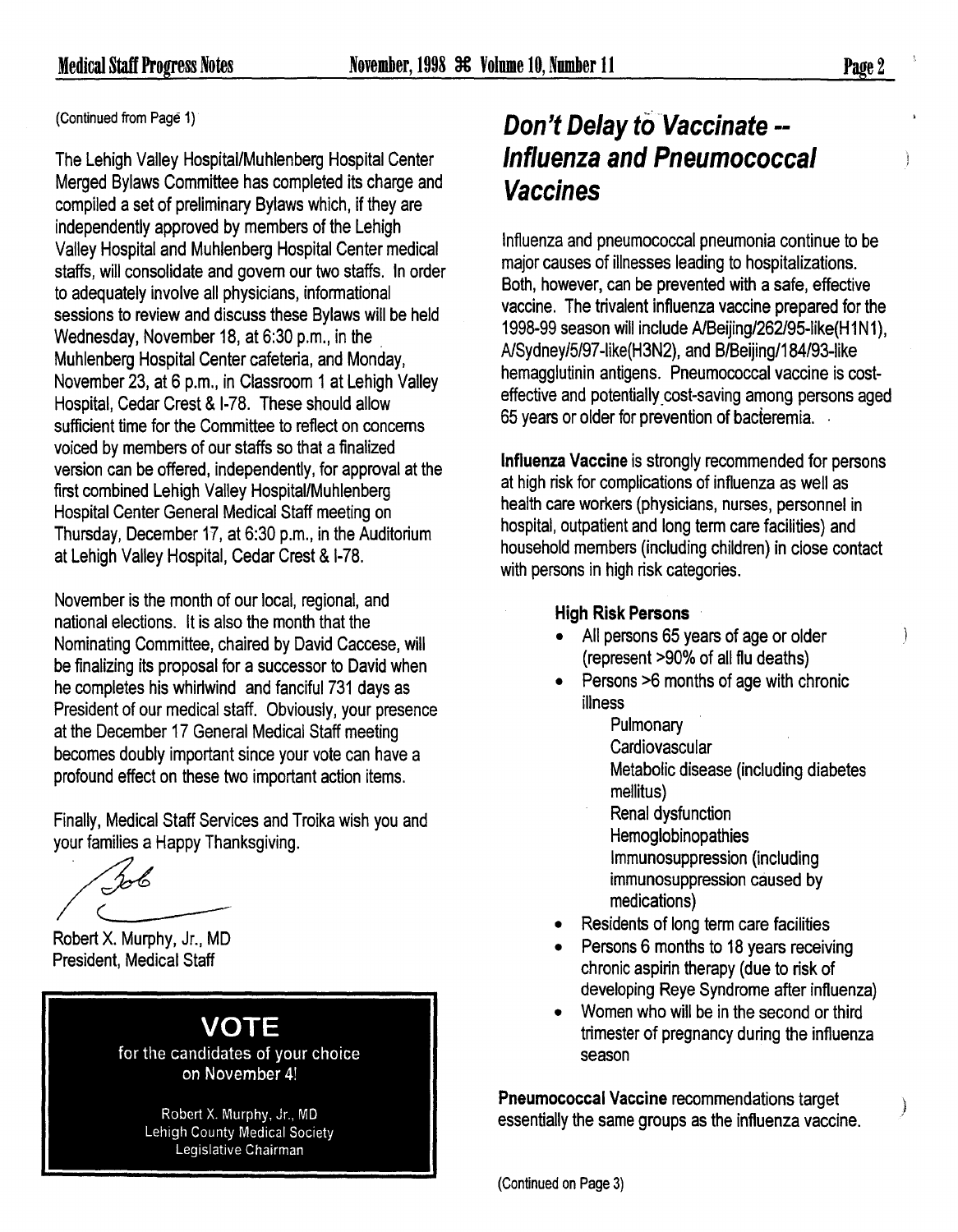(Continued from Page 2)

#### ) High Risk Persons

- Persons 65 years of age or older
- Persons aged 2 to 64 with
	- $\sqrt{\phantom{a}}$  Chronic illness listed for influenza
	- $\sqrt{\phantom{a}}$  Chronic liver disorders
	- $\sqrt{\phantom{a}}$  Functional or anatomical asplenia
	- $\sqrt{\phantom{a}}$  Kidney disorders
	- $\sqrt{\phantom{a}}$  Alcoholism
	- $\sqrt{\phantom{a}}$  CSF leaks
- Persons in long term care facilities
- lmmunocompromised persons

#### Recommendations for Pneumococcal Revaccination

- Routine revaccination of immunocompetent persons is not recommended
- Revaccination is recommended for those at highest risk of serious pneumococcal infection
- Candidates for revaccination **Asplenia**
- Immunosuppression Chronic renal failure Nephrotic Syndrome Persons 65 years of age or older if they received vaccine 5 or more years previously and were less than age 65 at the time of vaccination.
- If indicated, single revaccination 5 years or more after previous dose
- For children 10 years of age or less, revaccinate 3 years after previous dose

The National Immunization Program (NIP) has a wealth of information available to aid the clinician and their staff in patient education. Vaccine safety sheets for a number of vaccines are currently available, some of which are appropriate for public distribution while others are more technical and targeted specifically to the clinician. Materials can be ordered by phone, fax or the Internet.

*,)* 

CDC Immunization Hotline 1-800-232-2522 ACIP statements and other printed materials sent or faxed, call 1-800-CDC-SHOT

To receive a NIP resource list, fax your request

to ( 404) 639-8828 NIP Website www.cdc.gov/nip NIP Internet Address nipinfo@dc.gov



## Attention PHAMIS Users

The IDX/Phamis Lastword MICRO command, a lab result lookup command, will change on November 14 as part of an upgrade package. Users will notice major screen display changes to the MICRO screens. Users that are familiar with the old MICRO screens should be pleased with the enhancements, i.e., new screen layout and features. The data that displays will be the same as the old screens, but viewed much easier.

In addition, for your convenience, you can now view the MICRO changes on-line by following the steps below:

In the blue box on the left side of the screen of the LVHHN Intranet Home Page, click on Information Services. Click on the Lastword link under Information Services. This will take you to the Lastword Home Page. Click on the MICRO COMMAND link and start the demo by following the links.

As always, the Information Services Department Helpdesk (402-8303) is available to answer any questions you may have regarding this issue.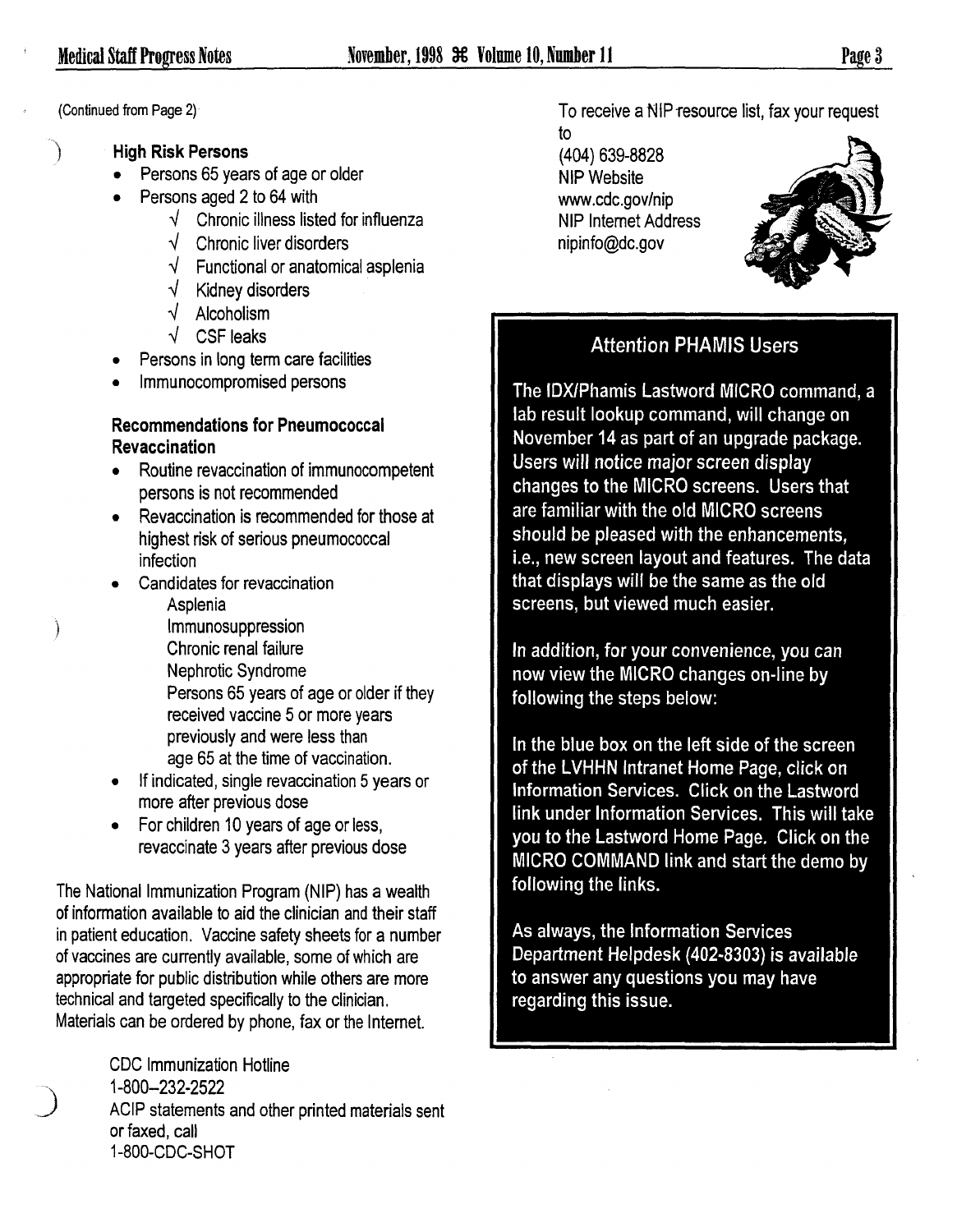## **East Building Update**

In preparation for construction to begin on the East Building Entry Concourse, several modifications need to be made to the Main Entrance and the Anderson Wing Entrance. These changes will effect egress to and from the Main Hospital, the John and Dorothy Morgan Cancer Center, MOB 1210, MOB 1230, and Lehigh Magnetic Imaging Center. Changes which have been or will be made include the installation of automatic doors and a temporary canopy at the Anderson Wing Entrance, modifications to the existing doors at the Main entrance, and the relocation of the valet parking booth to the new drop-off area. New signs and directional maps will be available in the Anderson Wing lobby and at the reception desk in the Main Lobby.



Above, the installation of new doors at the entrance to the Anderson Wing is completed.

On November 2, the new corridor link located within the East Building will open, pending state approval. This will connect the second floor of the Main Hospital and the John and Dorothy Morgan Cancer Center. There will be a transition period of approximately five days prior to the closure of the existing trailer link. On November 7, the existing trailer link, located on the north side of the campus, will be removed, and the new drop-off area and drive lane will be modified. Effective November 14, the Main Entrance will be closed. At this time, all visitors and staff will be requested to use the Anderson Wing Entrance. For safety reasons, construction partitions and a fence will be installed around the construction site.



A view from the Doctors' Parking Lot, construction of the East Building continues on schedule.

Please observe all safety signs, and do not enter the construction area without proper authorization. During this construction, Stair Tower #4, located on the north side of the campus near the GI/Endoscopy Lab, will be used for emergency egress only.

The Entry Concourse will be completed in two phases. Construction of the first phase will begin on November 16 with completion expected by early spring. This phase will incorporate the new Main Entrance and Lobby. The second phase is expected to be completed  $\sqrt{y}$  July 1999.

Your cooperation and patience during the construction of the East Building is very much appreciated. If you have any questions or concerns, please contact the Facilities and Construction office at 402-8519.

## Medical Staff Bylaws Information Session

An Information Session to review recommended changes to the Medical Staff Bylaws will be held on Monday, November 23, beginning at 6 p.m., in Classroom 1 at Lehigh Valley Hospital.

As these bylaws will be the governing document for the new merged Medical Staff, all interested members of the Lehigh Valley Hospital Medical Staff are urged to attend.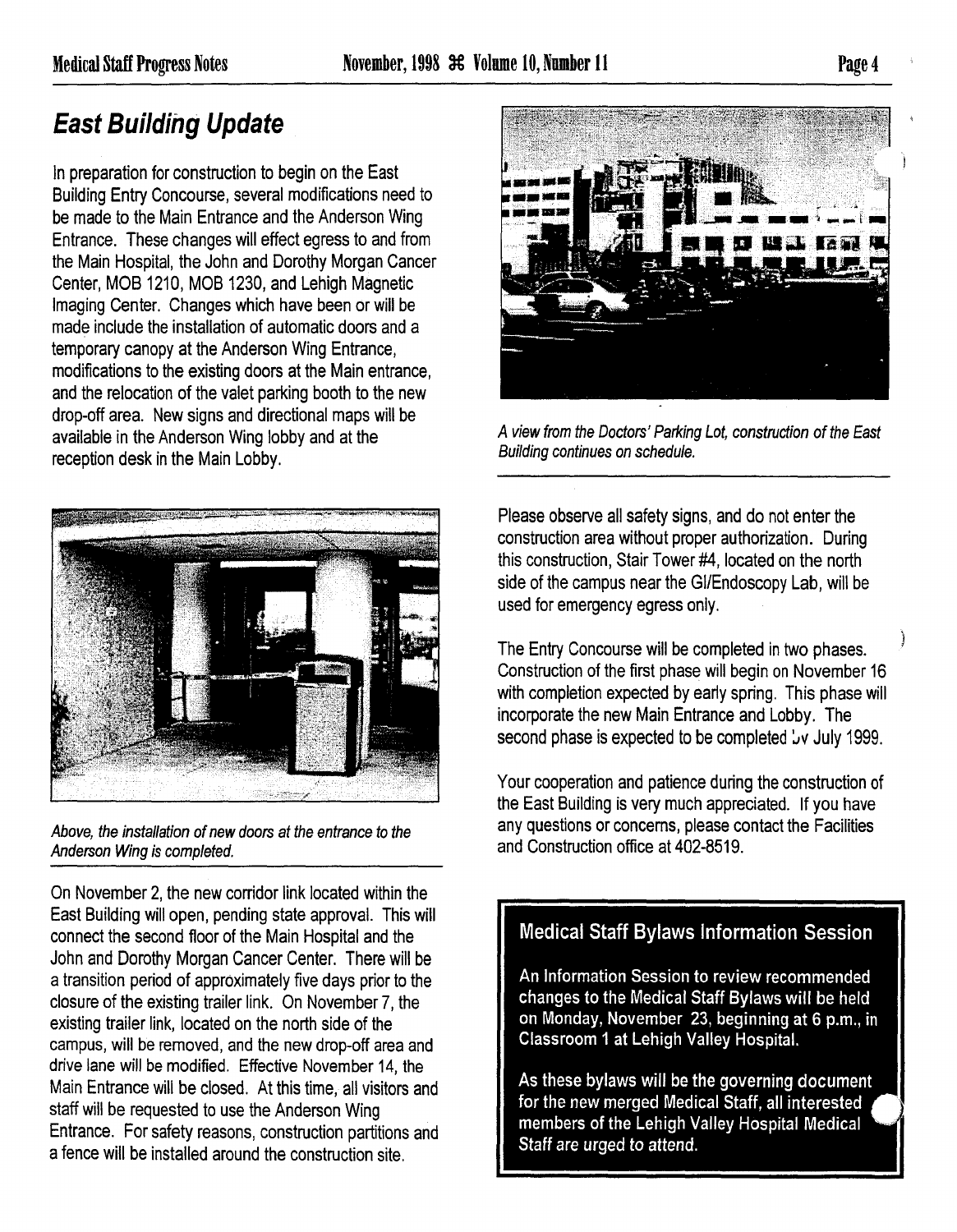# News from-Nuclear Medicine

## $\Delta$ biagnosis of Renovascular Hypertension

Angiotensin-converting enzyme inhibitor enhanced renography is the non-invasive test of choice for the diagnosis of renovascular hypertension. When performed in patients with moderate or high clinical suspicion of renovascular hypertension, sensitivity of 93% and specificity of 95% can be attained. The blockade of the renin-angiotensin cascade with an ACE inhibitor markedly reduces the production of angiotensin II. This effect represents the pathophysiological basis for this nuclear medicine test. The occurrence of patients who had normal renal angiography despite bilateral symmetrical renal function deterioration has been problematic. In the September, 1998 issue of the Journal of Nuclear Medicine, Dr. Claveau-Tremblay and others reported that calcium antagonists can cause false positive captopril renograms and that these medications should be discontinued before captopril renograms.

It is suggested that if you want to rule out renovascular disease in a patient, please discontinue all calcium antagonist medication (verapamil, nifedipine, diltiazem, etc.) several days prior to ordering the ACE inhibitor enhanced renal scan. At Lehigh Valley Hospital, the use of IV enalapril is preferred over oral captopril since the IV effect is quicker and more uniform. It is also suggested that the ACE inhibitor enhanced renal scan be performed before the baseline renal scan. If the ACE inhibitor enhanced renal scan is normal, there is no need for the baseline scan since renovascular disease is essentially ruled out. However, if the ACE inhibitor enhanced renal scan is abnormal, then a baseline renal scan may be of value for further specificity.

## Newly Approved Isotope to Detect Acute Deep Vein Thrombosis

There is a newly approved isotope to detect ACUTE deep vein thrombosis. The tracer is Technetium 99m Apcitide (Acutect). The test involves a simple antecubital jY injection of the radiopharmaceutical, and planar  $\gamma$  mages of the pelvis and legs are obtained at 10 and 60 minutes. There is no prep.

The radiopharmaceutical *is* a unique peptide that binds preferentially to the glycoprotein (GP) lib/lila receptors found on activated platelets which subsequently aggregate into an acute clot. While other imaging modalities can only detect an obstruction, Acutect is specific for the acute disease process. This agent can detect acute clot both above and below the knee. There are no adverse effects and there is no HAMA response.

This study may be ordered as an adjunctive procedure for an equivocal Doppler ultrasound scan or venogram.

If you have any questions or concerns regarding these issues, please contact Stuart A. Jones, MD, Robert J. Rienzo, MD, or Paul S. Sirotta, MD, in Nuclear Medicine at 402-8387.

Affinity's Movement Disorders Program was recently honored to receive donations from Dupont/Merck Pharmaceuticals and SmithKiine Beecham Pharmaceuticals. These generous donations will be used to further enhance the one-year old program directed by Peter J. Barbour, MD, Division of Neurology.

The Movement Disorders Program is a multidisciplinary program which provides assessment and treatment for functional disabilities caused by Parkinson's Disease and other related neurological diseases. The patients who enter this program will be assessed and treated by a team of clinicians including David Glosser, PhD, neuropsychologist, Peter J. Barbour, MD, and Ronald E. Wasserman, MD, neurologists, and a dedicated group of physical, occupational, and speech therapists. The goal of this program is to help the patient adapt to the changes they are experiencing in their daily functions caused by the neurological disease.

The Movement Disorders Program is held on Wednesdays, from 1 to 4:30 p.m., at Affinity, 1243 S. Cedar Crest Blvd., First Floor. For more information, please call Affinity at 402-9292.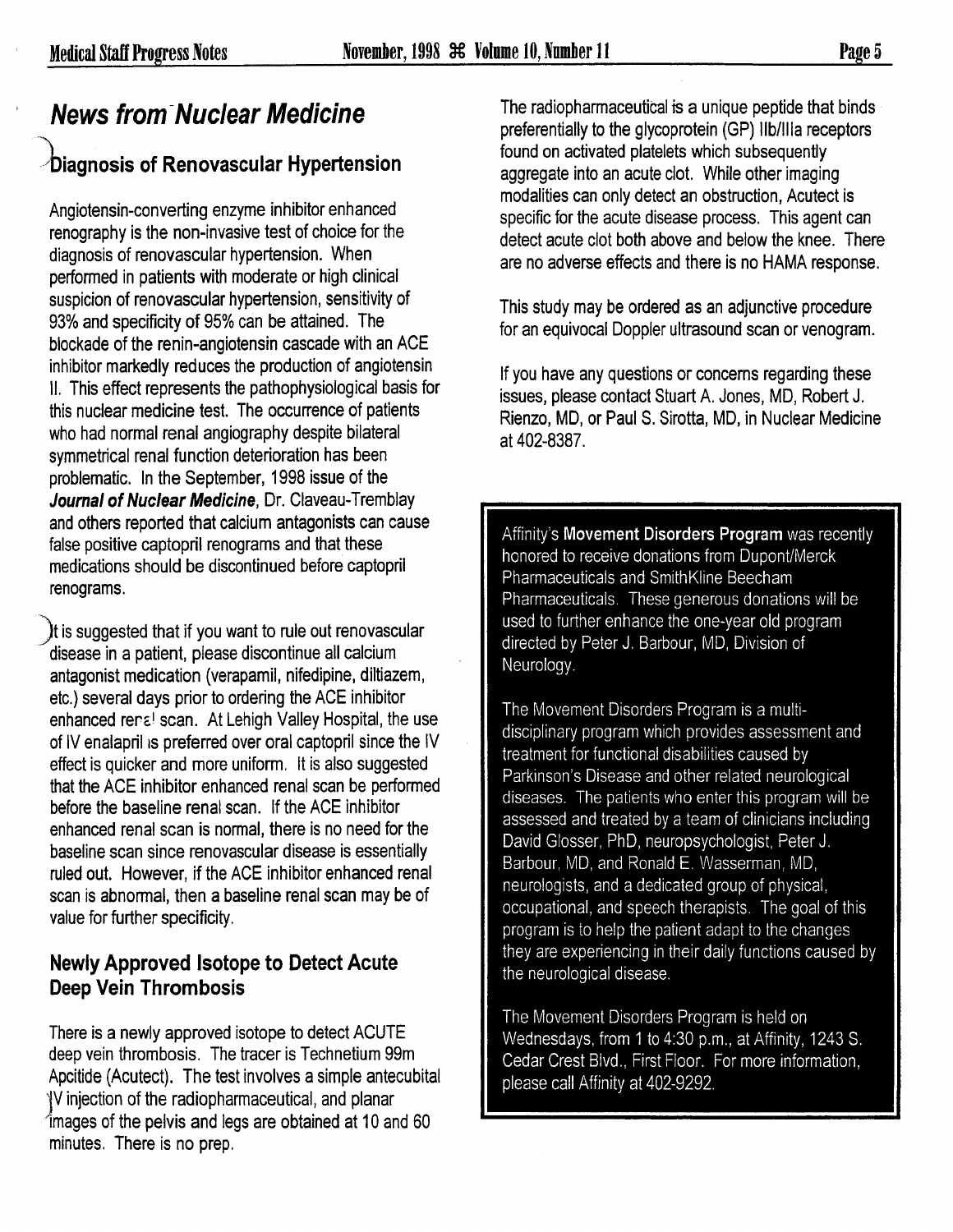## **A Brief Orientation on Call Parks**

HealthPage operators continue to be unnecessarily blamed for delays in executing Call Parks. The truth of the matter is that the operators are not the culprits. In fact, the problem may be connected to the type of pager the individual being call parked carries.

When a Call Park is placed, the operator taking the call immediately places the page. If the individual being call parked carries a numeric or alphanumeric pager, the transmission will take one-fifth of a second. However, if the individual being call parked carries a voice pager, voice pages take up transmission time on the tower, and depending upon how many other voice pages are being sent at that time, these calls start to back up. The delay may take up to three minutes for the page to reach the voice pager of the individual being call parked. (This is one of the major reasons that Health Page does not sell voice pagers.)

Once the Call Park page is received, at times, up to three minutes after the Call Park was placed (as described above), the individual receiving the page may respond to the Call Park and find that the caller has hung up. This situation is likely to cause two individual to become very annoyed -- the sender and the receiver of the Call Park.

Recommended use of Call Parks include emergencies and/or priorities, paging from a car phone or from a place where a call back is not possible, and for patient to physician when a call back is not possible.

If you choose to use the Call Park system, please remember that delays do occur, however, these delays are NOT caused by the Health Page operators.

For your convenience, Call Park instructions may be found on pages 3 to 5 in the Medical Staff Handbook (if you did not receive a copy, contact Physician Relations at 402-8590), or as follows:

#### Call Park Instructions

- A. Recommendations for Call Park Usage
	- 1. Emergencies and/or priorities- Physician to physicians should be done for emergencies and/or priority calls.
	- 2. Paging from a car phone or from a place where a call back is not possible.
	- 3. Patient to Physician -Only when a call back is not possible.
	- 4. Not to be used by Physician's or Employee's families.
	- 5. Not to be used for personal reasons.

#### B. Call Park Prefixes

- 111-STATCall
- 222- Call from a family member
- 333 Call from a hospital employee
- 444- Call from a patient
- 666 Call from a physician
- 777 Business call

#### C. Call Park Retrieval

- 1. Inside the Hospital
	- a. Dial the last 4 digits of the call park number as indicated on the pager display.
	- (The last 4 digits will always begin with 09.) b. Call is connected, begin the conversation.
	- Example of a call park call from a physician: Pager display 666-402-0963 Dial: 0963 Begin conversation

#### 2. Outside the Hospital

- a. Dial402 plus the 4 digit call park number indicated on the pager display.
- b. You will hear a dial tone for approximately 3 seconds.
- c. When dial tone stops, wait for a connect which takes approximately 2 seconds.
- d. Call is connected. Begin conversation.

Example of a call park call from a patient: Pager display 444-402-0963 Dial: 402-0963 Hear dial tone Hear silence for 2 seconds Connection made; begin conversation.

- 3. Busy Signal
	- a. If you receive a fast busy signal, all circuits are busy. Hang up and dial the call park number again.
	- b. If you receive a regular busy signal, the caller has hung up. Call the Page Operator {402-8999) for the caller's name and number.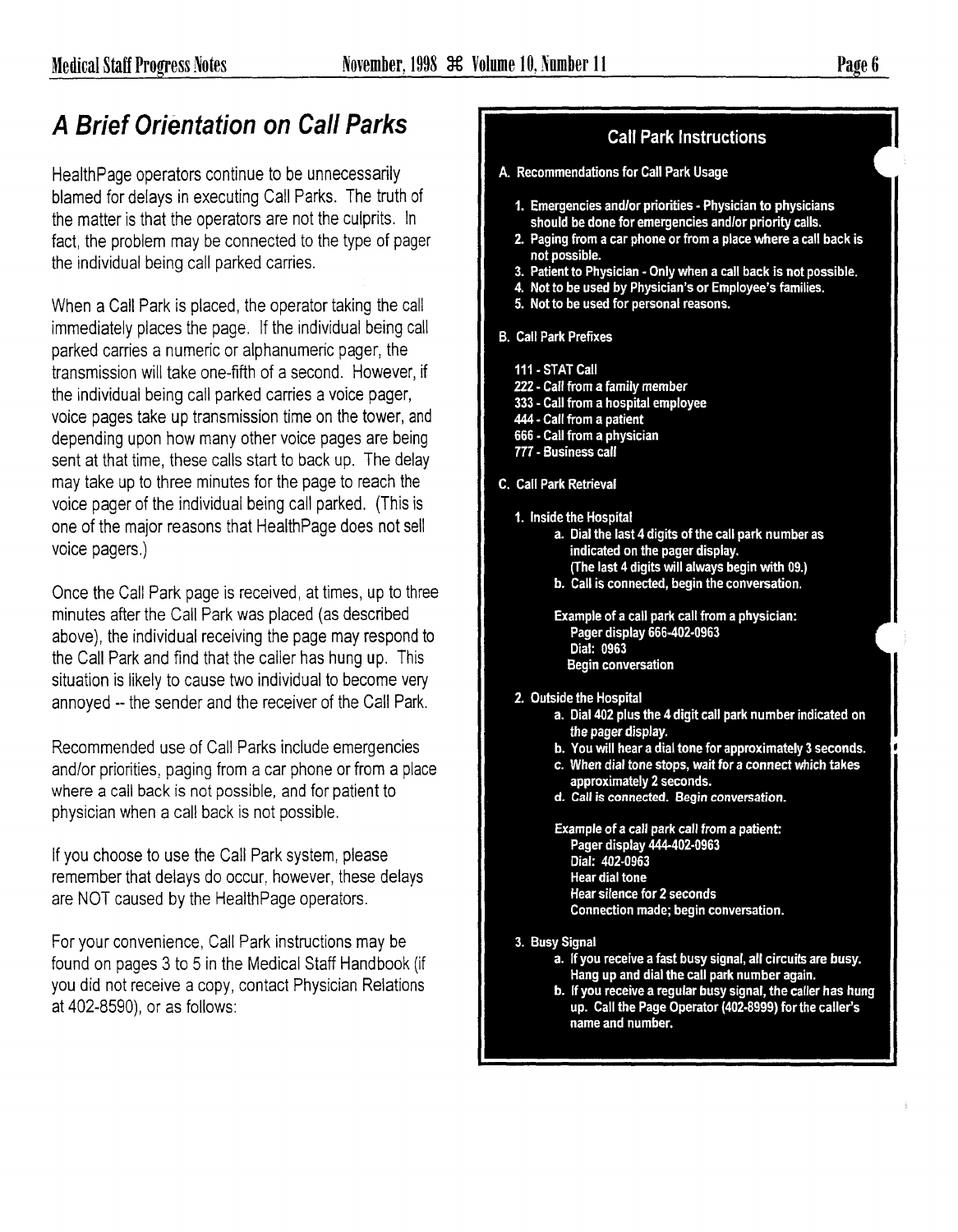## **Home Care and Hospice Redesign fleduces Costs While Improving Patient**

**Care** by Mary DeHaven, Public Affairs

Effective operations and a commitment to patient care are the driving forces behind a recent reorganization of Lehigh Valley Home Care and Lehigh Valley Hospice.

"To remain a provider of high quality home health services, we need to gain more control over our costs and develop better tools to monitor and improve the quality and effectiveness of our services," said James Dunleavy, Senior Vice President, Health Services. "Recently, we earned JCAHO accreditation with commendation, which shows our commitment to quality care. This reorganization is further proof of our desire to be the best home care provider possible."

Home Care and Hospice will consolidate several of its branch offices into more condensed, local care units and continue to provide care for patients in its current geographical service areas. Once the reorganization is complete, Home Care and Hospice will have four fewer \offices. The main office will remain in the LVHHN's Health Services building at 2166 S. 12th Street, Allentown. Branch offices will be located at Muhlenberg Hospital Center's 1770 Bathgate Drive; Stroudsburg; Milford, and a yet to be determined site in the Carbon and Schuylkill County area.

"The changes are necessary in part because of substantial reductions in reimbursement resulting from the increase in managed care and the Balanced Budget Act of 1997," said Cynthia Runner Heidt, Administrator, Patient Care Services. "Almost all home health providers nationwide will experience substantial reductions in reimbursement as a result of these factors."

Simultaneously, Medicare and other health insurers are requiring home health providers to demonstrate their effectiveness through a comprehensive, national standards assessment process, which will provide outcome measurements.

"As a physician, I believe this new emphasis on accountability and objective outcome data will improve patient care," said Paula Stillman, MD, medical adviser to 1 Home Care and Hospice. "Physicians and payers will now Jhave objective measurements on which to judge the quality of home health providers."

Bonnie Kosman, newly named administrator, said the reorganization realigns resources with Home Care's and Hospice's priorities. "We determined how we could cut fixed costs and commit a larger portion of our budget to direct patient care expenses, such as staffing," she said. "Why should we spend money on rent, phones, and office furniture when we're most concerned about providing patient care?"

Home Care Medical Director Fred Fister, MD, who helped establish Home Care in 1962, agrees these are challenging times, but has faith that the staff will succeed in this new health care era.

## **Dedicated Physician Check-In Line to be Implemented by Health Page**

In an effort to meet the needs of its customers, Health Page will offer a dedicated physician check-in line. Beginning November 1, physicians who have an answering service account with Health Page will begin to receive pages to this new dedicated line -- 402-5300. Health Page will prioritize all incoming calls to 402-5300, with a goal to answer these calls within four rings. Physicians may also use this dedicated line to check calls holding for their office during off hours, and to change their pager status with an operator in an emergency situation. This new dedicated line is for PHYSICIANS ONLY and should not be utilized by office staff.

If you have any questions or comments, please contact Troy Swartz, Operations Manager, Health Page, at 402- 1816.

"Emergency Care State of the Union," a program sponsored by PennCARE, will be presented on Monday, November 16, from 6 to 8:30 p.m., in the Auditorium at Lehigh Valley Hospital, Cedar Crest & 1-78. The speaker will be David Willis, Associate Director, The Advisory Board.

Registration deadline is November 13. For more information, call PennCARE at 402-7570.

Physician members of the LVPHO/GLVIPA will receive "credit" toward the Incentive Plan for their attendance at this educational session. Please remember to sign in.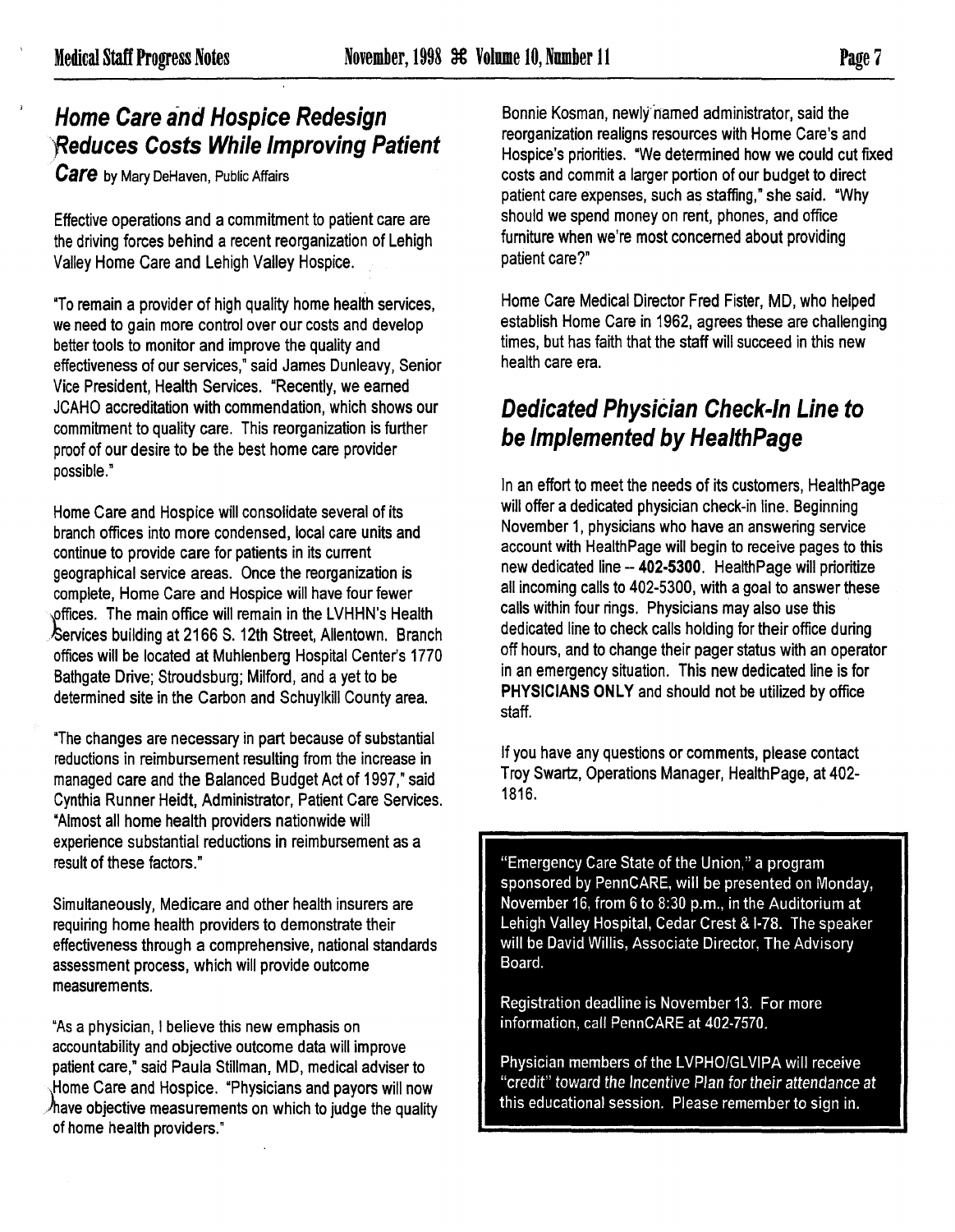## **Congratulations!**

Thomas D. DiBenedetto, MD, Division of Orthopedic Surgery, Section of Ortho Trauma, was recently notified that he passed the 1998 Recertification Examination and has fulfilled all of the recertification requirements of the American Board of Orthopaedic Surgery.

John P. Fitzgibbons, MD, Chairperson, Department of Medicine, has been appointed to the Academic Internal Medicine Task Force on the Financing of Graduate Medical Education.

Clifford H. Lyons, MD, Department of Family Practice, was recently appointed by the Physicians' Health Programs (PHP) as assistant medical director for the northeastern Pennsylvania region. In this position, he will help physicians who are impaired in their practice for any reason. Often this is because of drug and alcohol dependency, but also can be as a result of stress or emotional or physical difficulties. PHP is a program of the Educational & Scientific Trust of the Pennsylvania Medical Society.

Thomas M. Mcloughlin, Jr., MD, Chief, Division of Cardiac Anesthesia, has been recruited and agreed to join the faculty of the American Society of Anesthesiologists Self-Evaluation and Education (SEE) program. The SEE program is the premier CME vehicle of the American Society of Anesthesiologists. Dr. Mcloughlin will participate in the preparation of two booklets annually, consisting of 100 questions, answers, a.1d critiques, each indexed to the American Board of Anesthesiology Board Certification and · Recertification examination content outlines.

## **Papers, Publications and Presentations**

The staff of the HLA Laboratory -- Bala B. Carver, MD, Director; Marj Williams, Supervisor; Patricia Casey, Diane Hartzell, Mark Hoffman, and Marilyn Wetmore -- coauthored two studies which were presented as poster presentations at the national meeting of the American Society for Histocompatibility and Immunogenetics held recently in Vancouver, British Columbia, Canada. The two studies, both of which are related to kidney transplants, include "Enhanced Sensitivity of PRA Testing and Monitoring of AHG Enhancement," and "Sibling Non-Identity Detected at C Locus -A Case Study."

John P. Fitzgibbons, MD, Chairperson, Department of Medicine, made a presentation titled "Trends in Inpatient Teaching" at the Association of Program Directors Meeting in Internal Medicine which was held in Chicago, Ill., in September.

In addition, Dr. Fitzgibbons presided over the organizational meeting of the Association of Chairs of Medicine which met in Chicago in September. This is a new organization which was created to allow Chairs of Medicine to discuss common concerns.

Mark A. Gittleman, MD, Division of General Surgery, was an invited guest speaker at the "International Symposium for the Multidisciplinary Approach for Breast Cancer Diagnosis" at the European Surgical Institute in Hamburg, Germany, October 12 to 14, where he made presentations on breast biopsy techniques and conducting training workshops for stereotactic biopsy.

In addition, Dr. Gittleman was invited as a faculty member for the post-graduate course "Image-Guided Breast Biopsy" at the annual meeting of the American College of Surgeons which was held October 26 to 28, in Orlando, Fla. He presented a lecture on "lnterventional Breast Ultrasound" and conducted workshops on stereotactic breast biopsy.

lndru T. Khubchandani, MD, Division of Colon and Rectal Surgery, was a visiting professor at the University of Genova, Italy, from September 19 to 23. He gave a series of lectures on ambulatory surgery and current advances in colon and rectal surgery.

From September 23 to 28, Dr. Khubchandani was an invited speaker at the National Meeting of the Italian Society of Colon and Rectal Surgeons, where a post-graduate course by an international faculty had been arranged. Dr. Khubchandani presented a video on "Endorectal Repair of Rectocele," and his lectures included: "Hemorrhoidectomy in Pregnancy," "Hemorrhoidectomy in Patients on Dialysis," "Hemorrhoidectomy in Patients with Sexually Transmitted Disease," and "Hematologic Disorders." He also participated in a symposium on inflammatory bowel disease with an assigned subject of "Complex Fistula in Ano." The meeting was attended by 1,000 surgeons and was held in Sorrento, Italy.

Marian P. McDonald, MD, Division of General Surgery, presented Grand Rounds at Pottsville Hospital on October 15. Her topic of discussion was "Sentinel lymph node mapping and biopsy for the treatment of breast cancer and melanoma."

*)* 

Glen l. Oliver, MD, Chief, Division of Ophthalmology, presented a case, "Idiopathic Scleral-Choroidal Calcification," at the recent Wills Eye Hospital Annual Fluorescein Conference.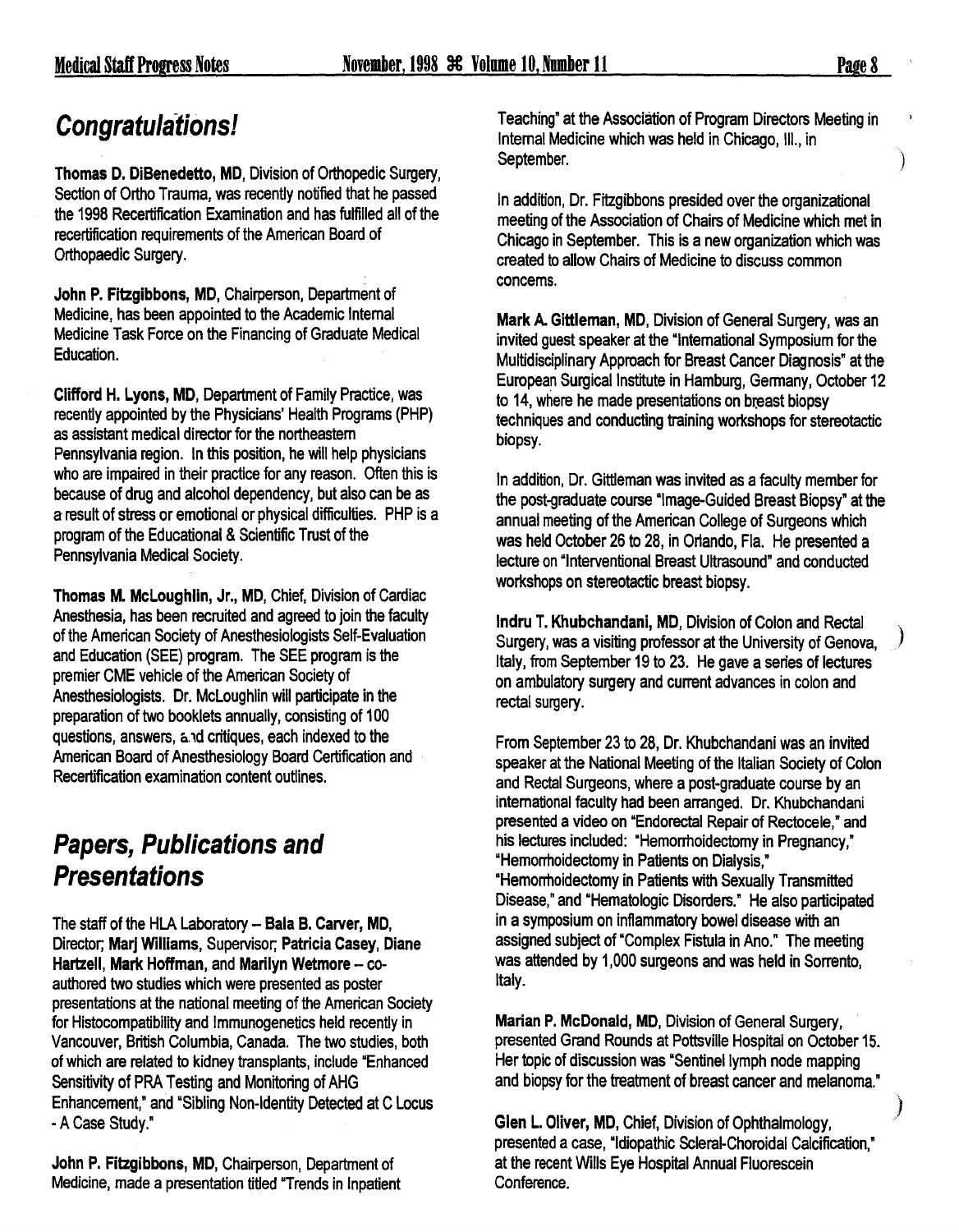## Upcoming Seminars, Conferences **and Meetings**

### Medical Grand Rounds

Medical Grand Rounds are held every Tuesday beginning at Noon in the hospital's Auditorium at Cedar Crest & 1-78.

Topics to be discussed in November include:

- + November 3 Treatment of Crohn's Disease
- + November 10 Management of the Difficult Headache **Patient**
- + November 17- Hantavirus Pulmonary Syndrome PA Experience - One Year Later
- + November 24 Chronic Pain & Personality Disorders: Implications for Medical Practice

For more information, please contact Evalene Patten in the Department of Medicine at 402-1649.

#### Third Annual Frances C. Schaeffer, MD, Memorial Lecture

) Advanced Laparoscopic and Hysteroscopic Gynecologic Surgery featuring live interactive telesurgery and hands-on laboratory practicum will be held Friday, December 4, from 6:45 a.m. to 4:30 p.m., in the hospital's Auditorium at Cedar Crest & 1-78, and on Saturday, December 5, from 7 a.m. to 4 p.m., at Ethicon Endosurgery, Somerville, N.J.

This conference is designed for gynecologic surgeons who desire to learn advanced laparoscopic and hysteroscopic techniques. Day One - faculty with extensive laparoscopic and hysteroscopic experience will conduct didactic sessions to familiarize participants with anatomy and surgical techniques. Three live surgical procedures will be telecast in an interactive forum. Day Two- participants will perform an operative hysteroscopy, laparoscopic hysterectomy, and reconstructive pelvis surgery in a faculty-supervised, animate, hands-on laboratory at Ethicon Endosurgery in Somerville, N.J.

Registration is required, and seating is limited to 200 participants on Friday and 32 participants on Saturday.

Transporation from Allentown to Somerville, N.J., will be provided by Lehigh Valley Hospital.

For more information, please contact Bonnie Schoeneberger in the Center for Education at 402-1210.

## Who's New at LVH

#### Medical Staff

### Change of Address College Heights OBGYN Associates, PC Edward E. Geosits, DO

Thomas A. Hutchinson, MD Karen M. Matz, MD Michael S. Patriarco, DO Molly S. Peters, MD Patrice M. Weiss, MD 1245 S. Cedar Crest Blvd. Suite 201 Allentown, PA 18103-6267 (610) 437-1931 Fax: (610) 433-8791 (Effective November 1, 1998)

#### Emesto Rodriguez, MD

Allentown Medical Center 401·N. 17th Street Suite 109 Allentown, PA 18104 (610) 774-9694 Fax: (610) 774-9697

#### Theresa A. Ryan-Mitlyng, MD

Medical Director, Lehigh Valley Physician Group L VPG-Pediatrics 1770 Bathgate Drive 4th Floor Bethlehem, PA 18017 (610) 317-4651 Fax: (610) 317-4666

#### **Resignations**

Michael A. Barone, MD Department of Pediatrics Division of General Pediatrics

Wayne J. Brotzman, DO Department of Family Practice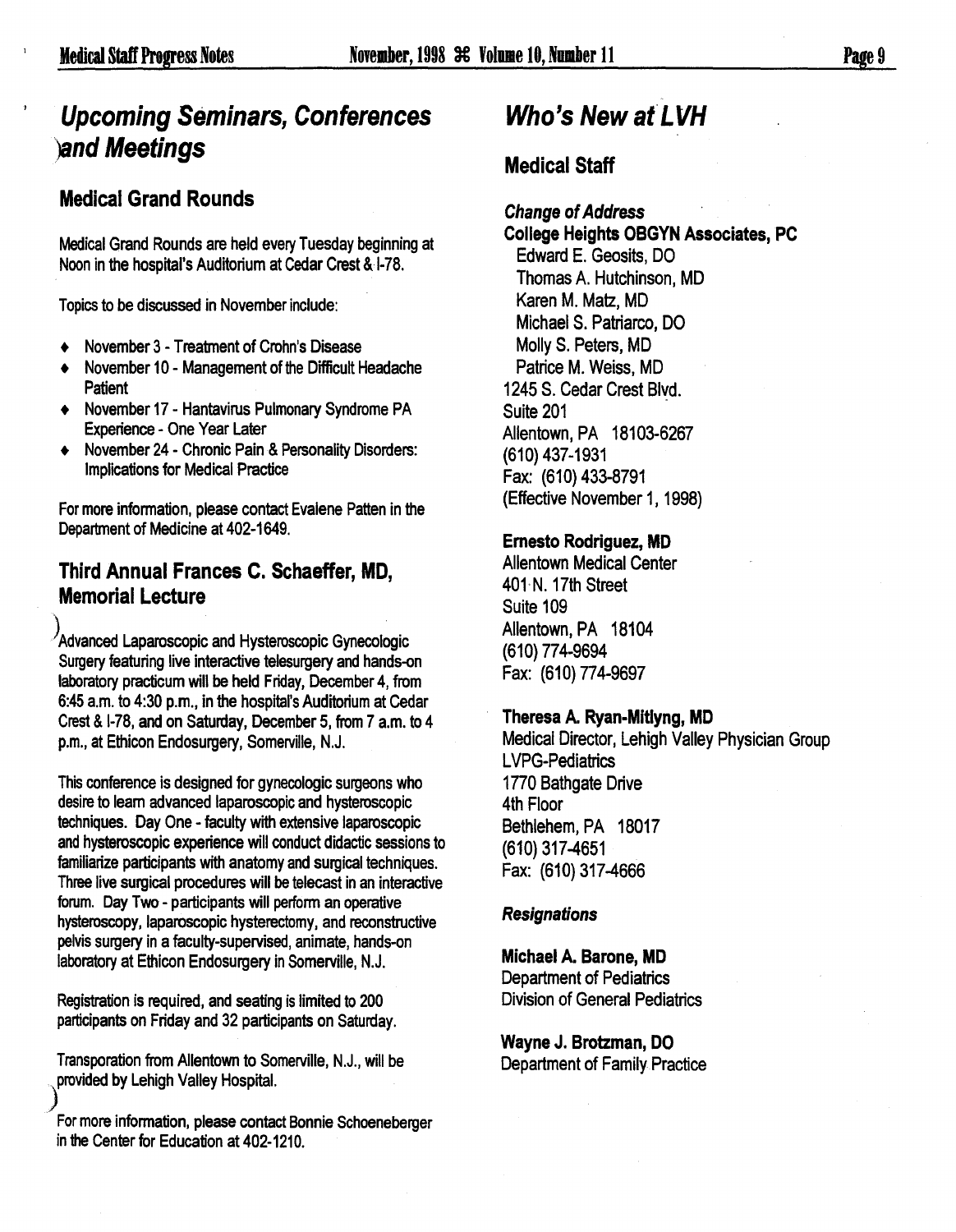)

)

News from.-



# **Upcoming Seminars, Conferences and Meetings**

## Lunch & Learn Program

The Lunch & Learn Program for the Department of Medicine will be held on Wednesday, November 11, beginning at 12:15 p.m., in the First Floor Conference Room at Muhlenberg Hospital Center. Martin LeBoutillier Ill, MD, cardia-thoracic surgeon, will present "Minimally Invasive Heart Surgery." As lunch will be provided, pre-registration is requested.

For more information or to register, please contact Marge Kratzer in the Medical Director's Office at 861-2266.

## Department of Medicine Meeting

The next Department of Medicine meeting will be held on Monday, November 16, beginning at  $5:50$  p.m., in the First Floor Conference Room at Muhlenberg Hospital Center. Arthur L. Levine, MD, nephrologist, will present "Nephrology Critical Care Review." As a light dinner will be provided, preregistration is requested.

For more information or to register, please contact Marge Kratzer in the Medical Director's Office at 861-2266.

## Medical Staff Bylaws Information Session

An Information Session to review recommended changes to the Medical Staff Bylaws will be held on Wednesday, November 18, beginning at 6:30 p.m., in the Muhlenberg Hospital Center cafeteria.

As these bylaws will be the governing document for the new merged Medical Staff, all interested members of the Muhlenberg Hospital Center Medical Staff are urged to attend.

# **Who's New at MHC**

### Medical Staff

#### Appointments

#### Deborah A. Bren, DO

Christine & Bren Family Practice 1365 Blue Mountain Drive Danielsville, PA 18038-9738 (610) 767-4315 Fax: (610) 767-9420 Section of Medicine Subsection of Family Practice Provisional Courtesy

#### Joseph J. Grassi, MD

Orthopaedic Associates of Bethlehem, Inc. 2597 Schoenersville Road Suite 101 Bethlehem, PA 18017 (610) 691-0973 Fax: (610) 691-7882 Section of Physiatry Provisional Active

#### Ronald A. Lutz, MD

L VPG-Medicine Lehigh Valley Hospital Cedar Crest & 1-78 P.O. Box689 Allentown, PA 18105-1556 (610) 402-8130 Fax: (610) 402-7160 Section of Emergency Medicine Provisional Active

#### Richard S. MacKenzie, MD

L VPG-Medicine Lehigh Valley Hospital Cedar Crest & 1-78 P.O. Box 689 Allentown, PA 18105-1556 (610) 402-8130 Fax: (610) 402-7160 Section of Emergency Medicine Provisional Active

(Continued on Page 11)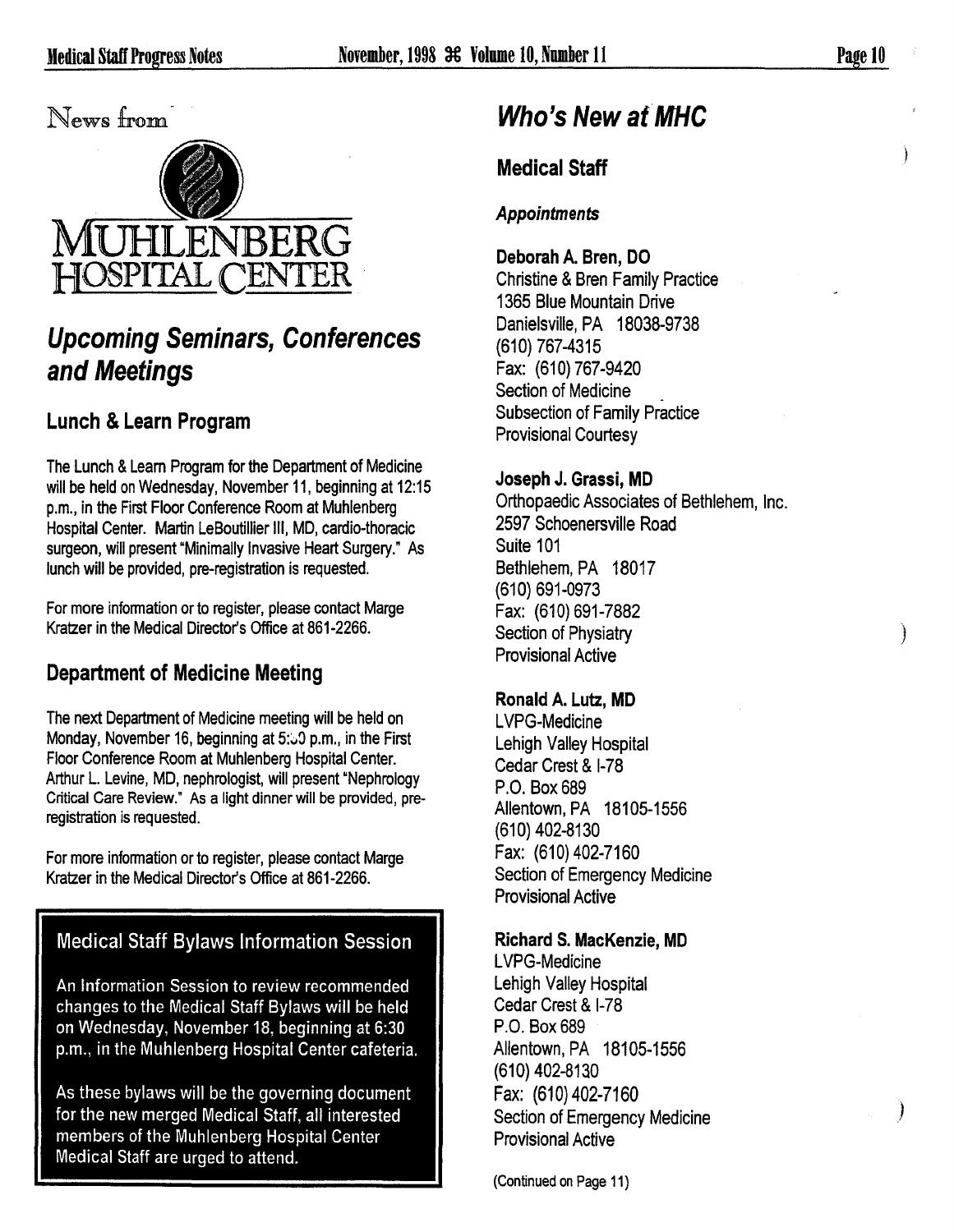(Continued from Page 10)

#### Alexander M. Rosenau, DO

LVPG-Medicine Lehigh Valley Hospital Cedar Crest & 1-78 P.O. Box689 Allentown; PA 18105-1556 (610} 402-8130 Fax: (610} 402-7160 Section of Emergency Medicine Provisional Active

Eve L. Warner, MD, PhD Lehigh Valley Cardiology Associates 2597 Schoenersville Road Suite 202 Bethlehem, PA 18017-7396 (610} 866-2233 Fax: (610} 866-7738 Section of Medicine Subsection of Cardiology Provisional Active

#### Practice Change

~chard S. Kolecki, MD· (no longer with Premier Heart Specialists} Richard S. Kolecki, MD, PC 65 E. Elizabeth Avenue Suite 210 Bethlehem, PA 18018 (610} 317-9968 Fax: (610} 317-9800

#### Leave of Absence

Nercy Jafari, MD Section of Surgery Subsections of ThoracicNascular Surgery Six month leave of absence

Kyu S. Kim, MD Section of Physiatry One year leave of absence

#### **Resignations**

Peter Barrett, MD )section of Surgery Subsection of Thoracic Surgery

Haywood Blum, MD Section of Emergency Medicine Anthony Brandimarto; DO-Secion of Medicine Subsection of Cardiology

Frank Capobianco, MD Section of Emergency Medicine

Debra Hermany, MD Section of Emergency Medicine

Bruce M. Kaufmann, MD Section of Surgery Subsection of Gynecology

Gabriel Martyak, DO Section of Emergency Medicine

George Palmer, DO Section of Emergency Medicine

Stafford M. Smith, MD Section of Medicine Subsection of Cardiology

Barbara Watunya, DO Section of Emergency Medicine

#### Allied Health Professionals

#### Resignations

Geoffrey Carlson, PA-C Physician Extender Professional- PA-C (Coordinated Health Systems - Brett Godbout, MD}

Tania Felegy, PA·C Physician Extender Professional- PA-C (Coordinated Health Systems - Michael Busch, MD}

Philip Hansel, PA.C Physician Extender Professional- PA-C (Coordinated Health Systems - Emil Dilorio, MD)

Andrea Seibert, PA·C Physician Extender Professional- PA-C (Coordinated Health Systems - Carl Weiss, MD}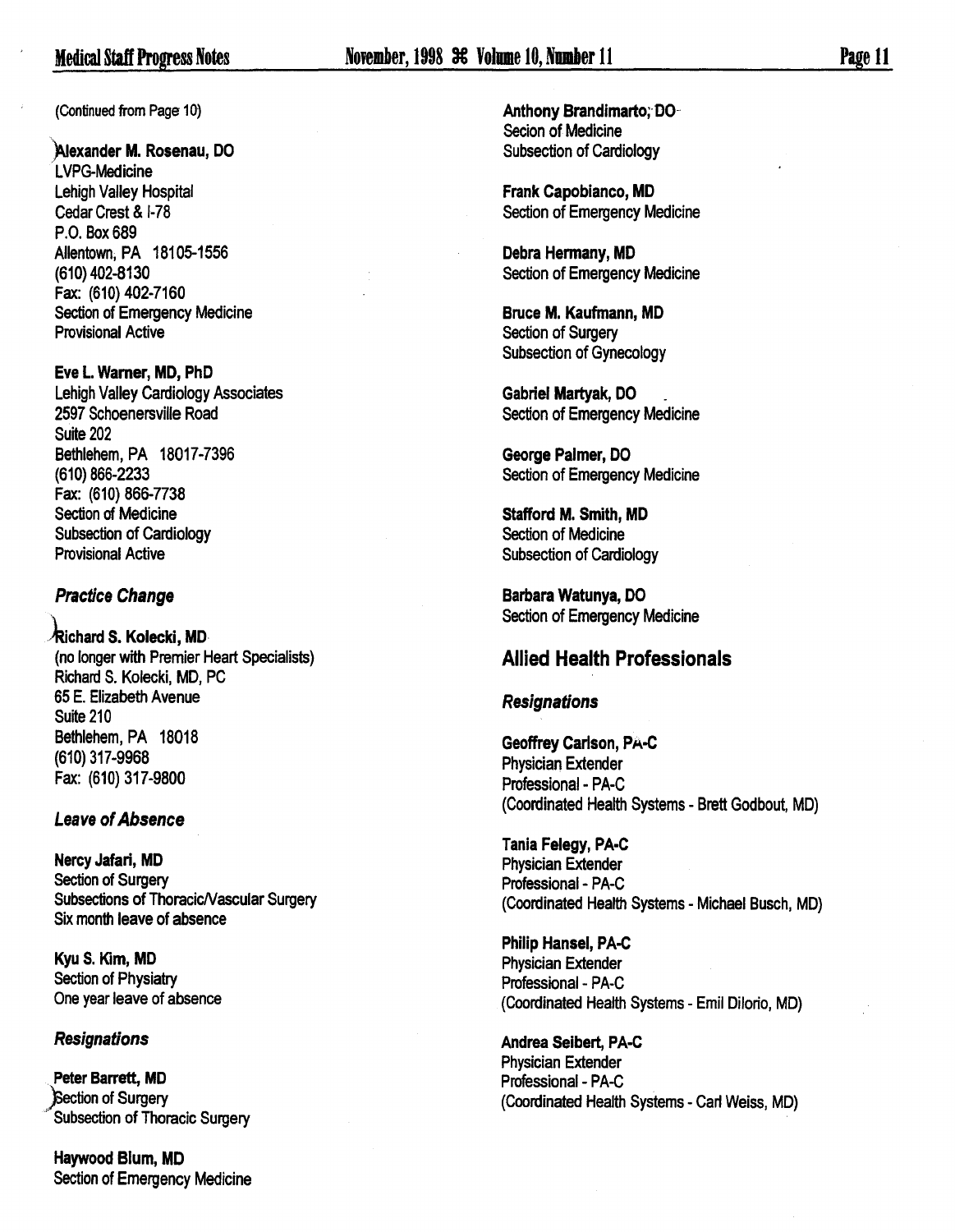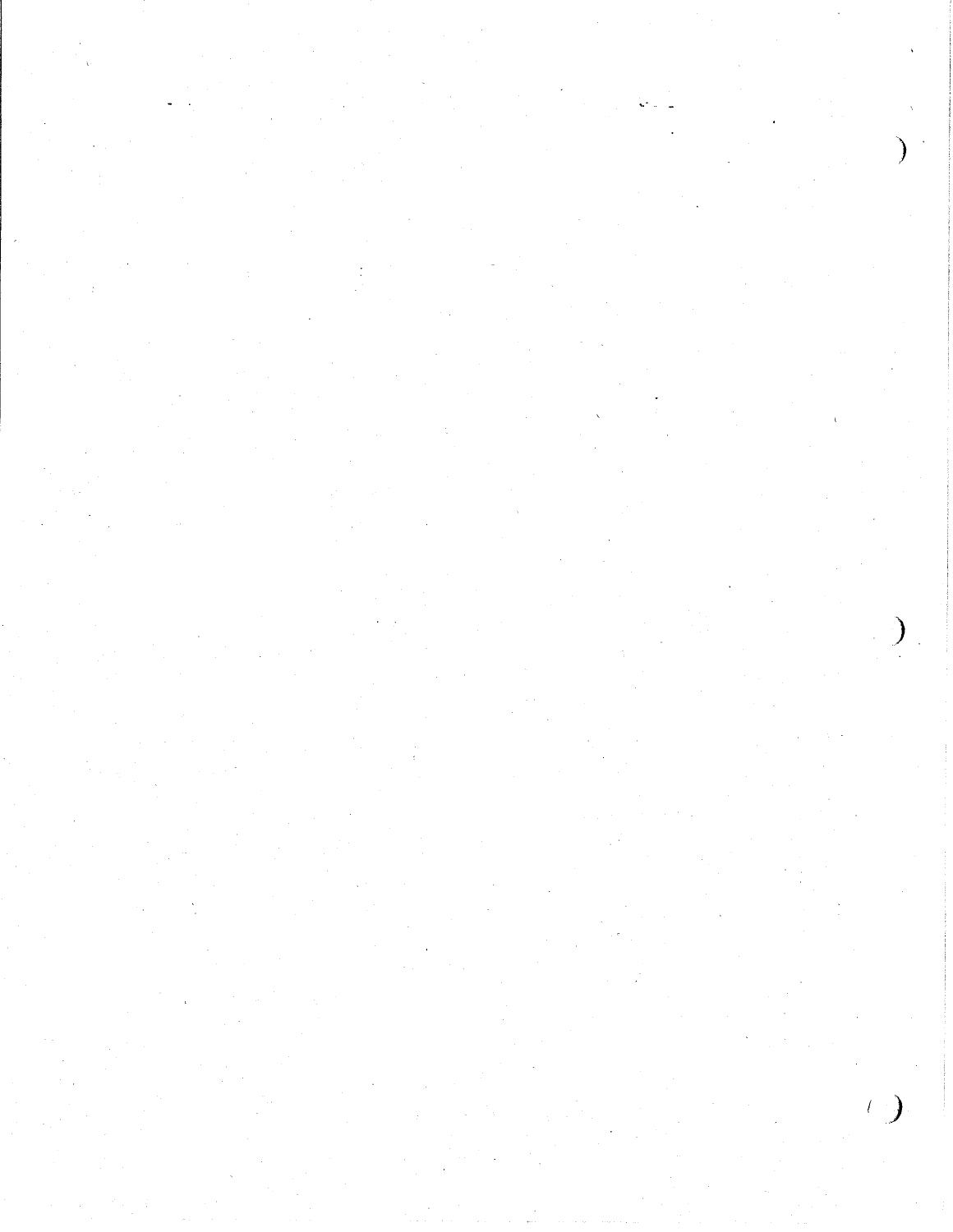#### *NEWS FROM THE CENTER FOR EDUCATIONAL DEVELOPMENT* & *SUPPORT*

)

that CEDS has been awarded a  $$150,000$ one-year grant from Dorothy Rider Pool Health Care Trust to support our efforts Nov 10-Tue-7am-Surgical Grand<br>to improve nursing and general staff Rounds-Plastic Surgery Resident, to improve nursing and general staff Rounds-Plastic Surgery Resident,<br>
education We believe we can improve K.Lesley Birmingham, MD-CC-Aud education. We believe we can improve learning and patient care through the following three initiatives: Nov 17-Tue-7am-Surgical Grand

1. Implement an Intranet approach for E. James Frick, MD-CC-Aud educational programs ensuring staff meets regulatory requirements, as well Nov 24-Tue-7am-Surgical Grand<br>as enhances competency and educational Rounds-Orthopedic Div, Henry Sheak, as enhances competency and educational Rounds-Orthopedic Div, Henry She<br>development at the point of service in a MD, Chief, Orthopedics/Allegheny development at the point of service in a MD, Chief, Orthopedics/Allegheny<br>
convenient user-friendly efficient way Univ.-Laser Applications in Orthopedic convenient, user-friendly, efficient way. Univ.-Laser Applications in this goal is the Surgery-CC-Aud. The biggest change in this goal is the elimination of the blue personal safety book! News from the Library:

2. Purchase virtual reality simulation  $\overline{OVID}$  Training: To schedule one-on-<br>systems for teaching and learning one OVID (MEDLINE) training sessie

3. Develop a Patient Care Services<br>
Educational Institute by brining health<br>
I ibraries: For your convenience both Educational Institute by brining health Libraries: For your convenience, both care experts to LVHHN who will share the CC & I-78 and the 17th & Chew their expertise through a variety of<br>
Health Sciences Libraries are available<br>
after hours via eard access. There are

Susan Steward, Director, Nursing

Thanks to Sallie Urffer, Grant & Research· coordinator, and Sue Steward for conceptualizing this project and for<br>
Please note: after hours access to the<br>
Health Sciences Libraries does not

If you have any questions about this

#### Announcement: Grand Rounds:

It gives us great pleasure to announce Nov 3-Tue-7am-Opthalmology-Surgical<br>that CEDS has been awarded a \$150,000 Grand Rounds-CC-Aud

Rounds-General Surgery Chief Resident,

systems for teaching and learning<br>intravenous catheterization.  $\begin{array}{c} \text{one OVID (MEDLINE) training session,} \\ \text{call Barbara Tohet at 402-8408} \end{array}$ call Barbara Iobst at 402-8408.

the CC  $&$  I-78 and the 17th  $&$  Chew after hours via card access. There are regulations in effect during the hours the Libraries are not staffed. These Education will be the Project Director. regulations have been posted by the library card reader for your convenience. Please take the time to read them.

Health Sciences Libraries does not automatically give you after hours access to the Meyer Cohan Learning Resource project, please contact Sue at 402-1705 Center (LRC). Physicians, residents and<br>or Sallie at 402-1403. medical students should already have ) access to the LRC.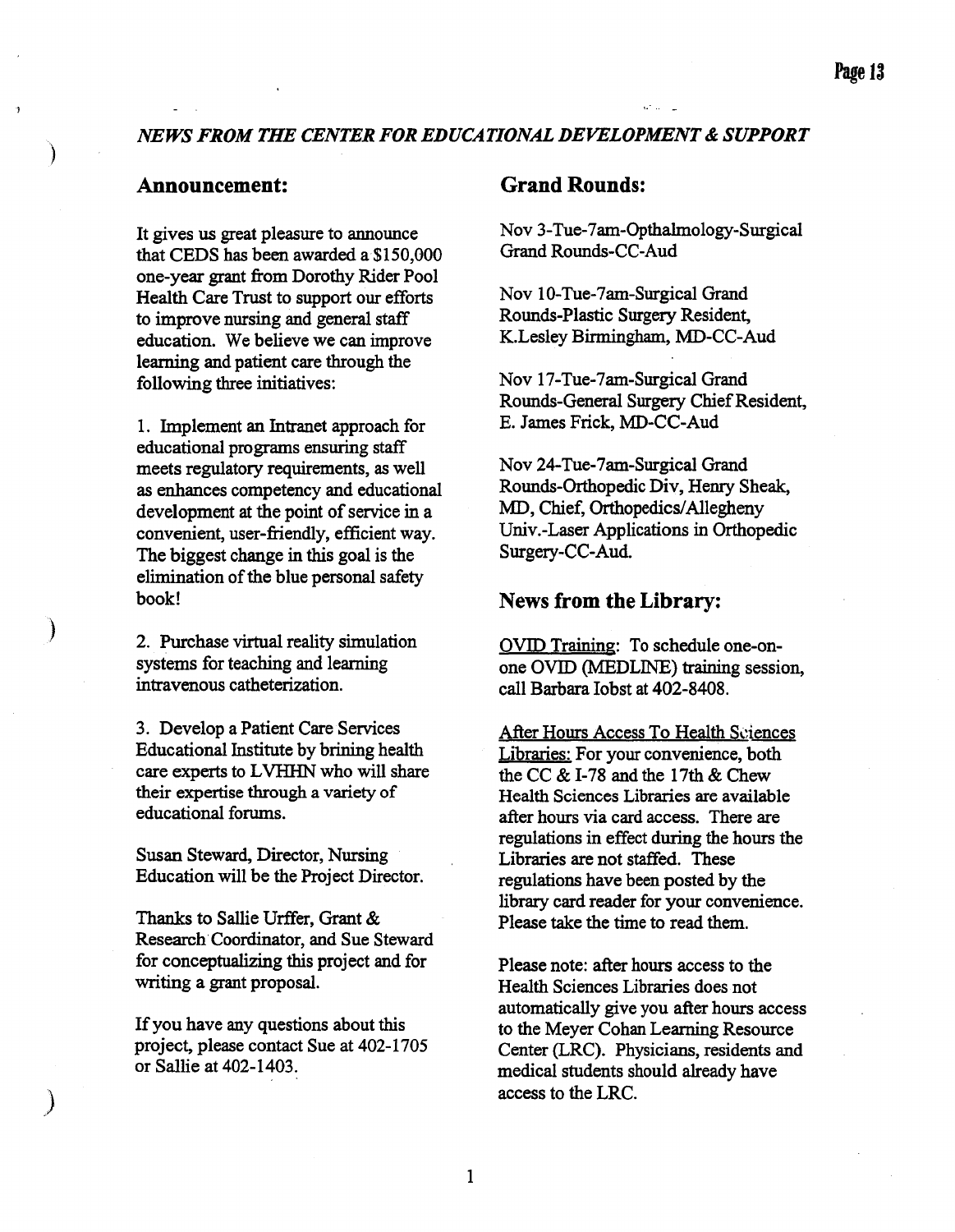If you need after hours access to the LRC, please contact John Frankenfield at 402-5297.

<u>NEW LIBRARY BOOKS - CC & I-78</u> "False Hopes: Why America's Quest for Perfect Health Is a Recipe for Eailure" Author: D. Callahan Call No. W 61 C156f 1998

"Life Without Disease: The Pursuit of Medical Utopia" Author: W. Schwartz Call No. W 84 S399L 1998

"Market-Driven Health Care: Who Wins, Who Loses in the Transformation of

America's Largest Service Industry" Author: R. Herzlinger Call No. W 74 H582m 1997.

#### NEW LIBRARY BOOKS -17th & Chew

"Chronic Pelvic Pain: Evaluation and Management" Author: R. Blackwell, et al. Call No. WP 155 C5572 1997

"Practical Guide to Ultrasound in Obstetrics and Gynecology," 2nd edition Author: E. Sauerbrei, et al. Call No. WQ 240 S255p 1998

"When Psychological Problems Mask Medical Disorders: A Guide for Psychotherapists" Author: J. Morrison Call No. WM 141 M879w 1997

"Psychiatric Clinics of North America"<br>- Vol. 21, No. 3, September 1998 Topic: "Diagnostic Dilemmas I" Guest Editor: David Tomb.

)

)

)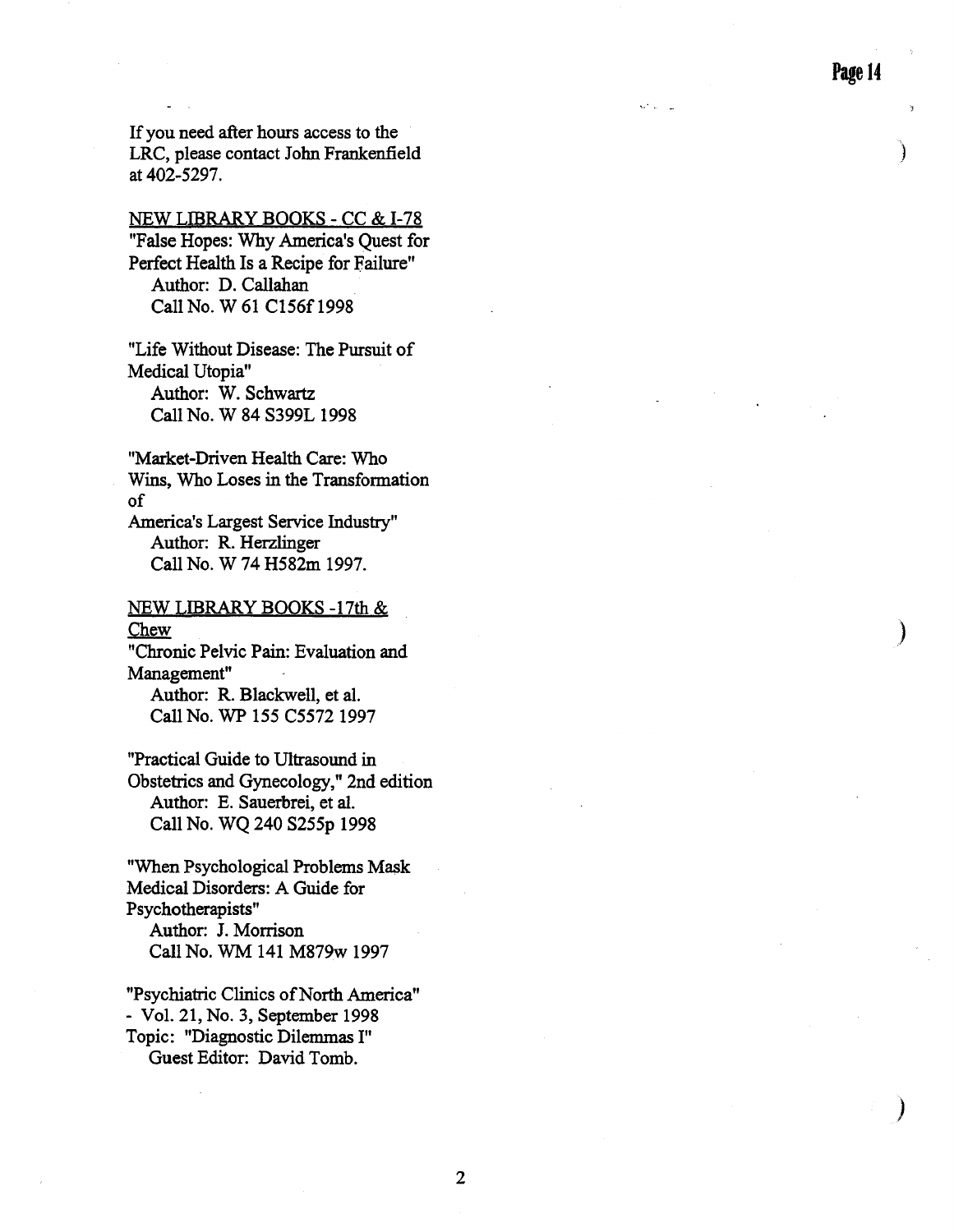Page 15

# What's next for the OIG? Physicians should stay on top of investigations

If you think the government is about to slow down its fraud and abuse investigations, think again.

According to the Office of Inspector General's (OIG) *Semiannual Report,* which it released .to Congress this summer, the OIG has no plans to lighten up its investigations. In fact, the OIG plans to continue its probes with the same intensity it has had all year.

With that said, physicians are wise to continue to beef up their documentation skills, which will help ensure that documentation accurately reflects the service provided and, hence, steer them and their hospitals clear of fraud and abuse allegations.

After all, in its *Compliance Program Guidance for*  Hospitals, the OIG stated that "accurate coding depends on the quality and completeness of the physician's documentation."

#### Knowing the initiatives

Proper documentation is perhaps the most important tool physicians have to help them stay clear of fraud and abuse.

However, it's also critical that physicians understand the OIG's fraud initiatives and its plans for the future. This knowledge will allow physicians to concentrate their documentation education efforts in the appropriate areas.

)In its *Semiannual Report,* the OIG gives physi cians and other health care professionals a sneak preview into what it will focus on in the coming·

months. Physicians should familiarize themselves with the report and then, if necessary, take steps to improve documentation where needed.

According to the report, the OIG will continue the following investigations:

• Bacterial Pneumonia Project. The OIG is currently investigating more than 100 hospitals as part of its Bacterial Pneumonia Project. This initiative targets physicians who incorrectly assign the diagnosis-related group (DRG) for claims that should be grouped as the lower-paying viral or unspecified pneumonia.

• PATH audits. The OIG initially launched the audits of Physicians at Teaching Hospitals (PATH) in 1995. During the PATH audits, the OIG investigators look at two primary areas, according to the report:

1. Intermediary Letter No. 372. This letter was issued in April 1969 by the Department of Health, Education, and Welfare's Bureau of Health Insurance. It provided clarification about Medicare Part B payments for the services of teaching physicians. It basically states that the teaching physician must be present and working "elbow-to-elbow'' with residents to receive reimbursement.

2. Evaluation and Management  $(E/M)$  codes. The OIG says many teaching physidans have developed a pattern of reporting E/M codes that are a higher level than the service provided. Therefore, OIG agents are auditing these codes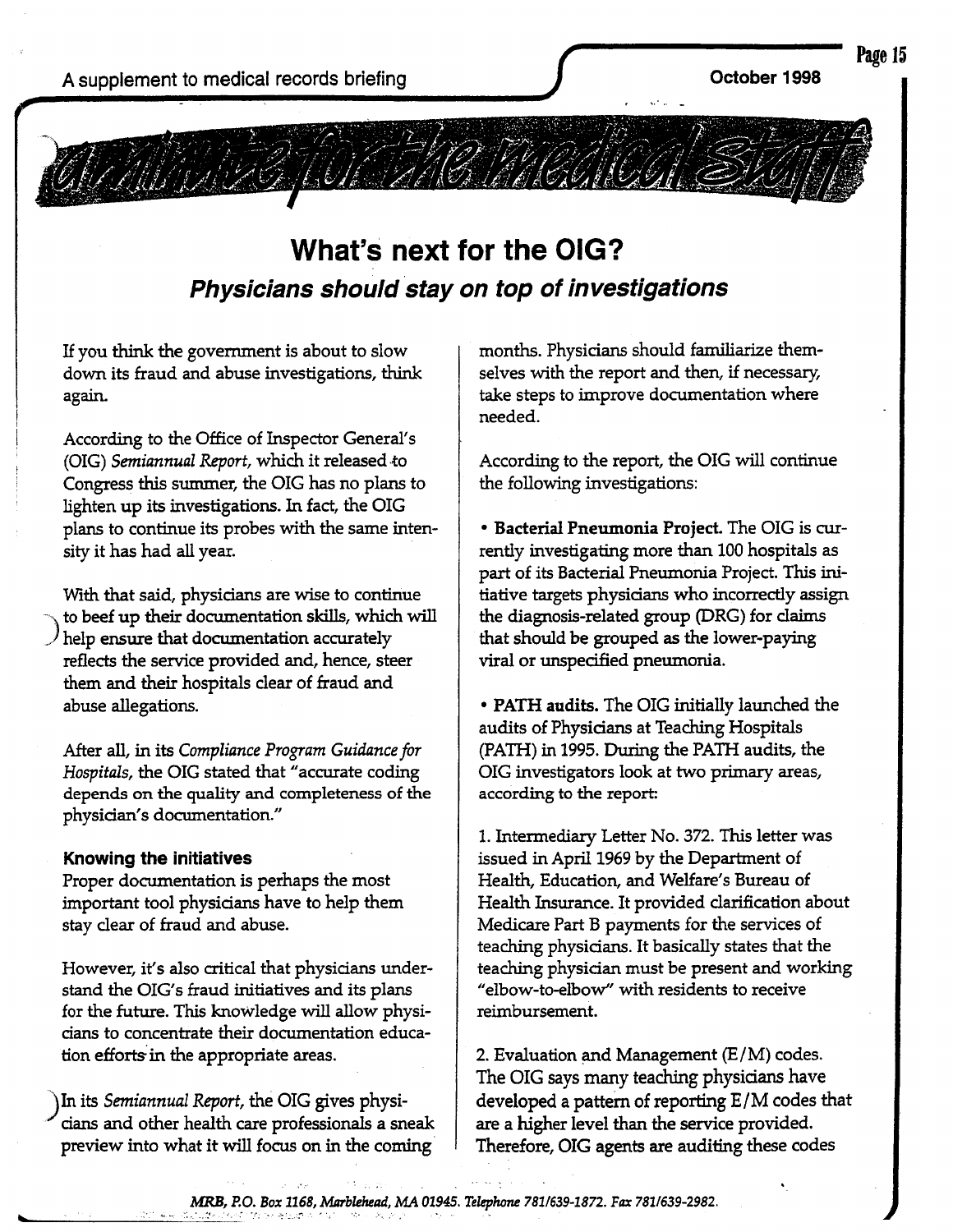$\begin{bmatrix} 1 & 1 \\ 1 & 1 \\ 1 & 1 \end{bmatrix}$ 

)

)

)

as well. The OIG agreed to net claims that physicians undercoded against the upcoded claims.

The PATH audits retroactively apply to services provided from 1990 through 1995. PATH is a national project but is limited to those institutions that received guidance from the Medicare Part B carriers communicating the applicable Health Care Financing Administration (HCFA) reimbursement standards.

• DRG Payment Wmdow Project. This national investigation focuses on compliance with the Medicare 72-hour rule. This project looks for services rendered during the patient stay that should be bundled into the DRG but are billed separately. This rule also requires that most outpatient services provided within three days of a hospital admission be bundled into the DRG payment.

Prior to the inception of this project, the OIG issued four reports to HCFA identifying about \$115 million in Medicare overpayments to hospitals, which were caused by these improper billings. In its investigation, the OIG identified 4,660 hospitals that it says submitted improper billings for outpatient services.

As of the end of the reporting period, settlements had been executed with approximately 2,300 hospitals and about \$57 million had been recovered. The settlements also included agreements to establish measures to ensure compliance with proper billing for inpatient and outpatient services.

• Operation Bad Bundle. This national investigation, which started in Ohio, focuses on the billing for certain medically unnecessary tests by hospital laboratories. These abusive practices stem from the improper unbundling and double billing of laboratory tests.

This project seeks to recover multiple damages for improper and excessive claims submitted for hematology and automated blood chemistry tests by hospital outpatient laboratories.

Although the Ohio Hospital Association and the American Hospital Association filed a lawsuit challenging the legitimacy of this investigation, a federal court dismissed the lawsuit.

Thus far, 114 hospitals have entered settlements as part of this project, for a total recovery of more than \$26.3 million; The OIG expects more settlements in the near future.

• Patient transfers. This DIG/Department of Justice initiative focuses on improper payments to hospitals for patient transfers between two prospective payment system hospitals.

Under Medicare reimbursement rules, the hospital transferring a patient is to receive a per diem payment based on the length of stay, and the hospital receiving the transferred patient is to be paid a DRG payment based on the final discharge code.

The OIG found that since 1986, many transfer-. ring hospitals have inappropriately claimed the full DRG payment rather than the per diem payment.

Based on the OIG's initial report, HCFA identified \$227 million in recoveries and savings. The OIG's second report, issued in November 1996, and a more recent computer analysis of claims disclosed additional overpayments of about \$165 million.

> *Editor's note:* The Semiannual Report  $i<sub>s</sub>$  on the OIG's Web site at \ www.dhhs.gov/progorg/oig

A Minute for the Medical Staff *is an exclusive seruice for subscribers to* Medical Records Briefing. *Reproduction of* A Minute for the Medical Staff *within the subscriber's institution is encouraged. Reproduction in any form outside* the *subscriber's institution is forbidden without prior written permission.* . ,. . . " .,·'' ..